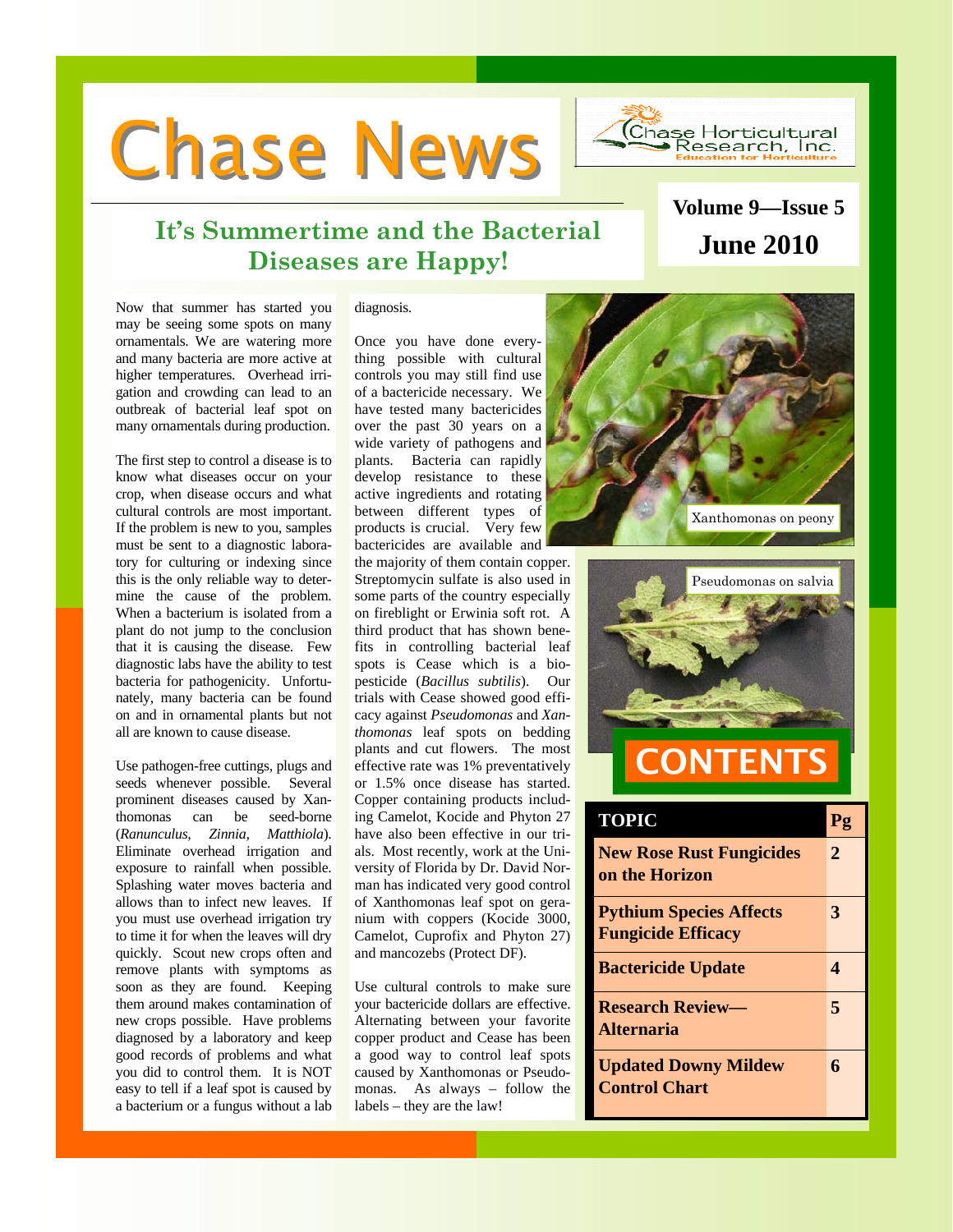### **Page 2** Chase News

# **NEW ROSE RUST FUNGICIDES ON THE HORIZON with Gary Osteen**

We completed another field trial on roses recently. This time we were able to test some fungicides that are not currently labeled for ornamental use against rose rust. The trial was started on 16 April on 'Double Pink Knock-Out' roses planted the previous fall in Central California. Products were applied after a small amount of rust was found: 1, 13 and 28 May. We included a water sprayed control and some industry standards (Pageant and Cygnus). Products were applied as a spray to drip without any adjuvants. On 8 June we evaluated overall top grade (quality), phytotoxicity and rust severity. About 10 days later we also recorded plant height.

Rust severity was low in this trial and all fungicides provided excellent control. The industry standards—Pageant (pyraclostrobin and boscalid from BASF Corp.) and Cygnus (kresoxim methyl from BASF Corp.) did not affect top grade, cause phytotoxicity or reduce plant height.

Many of the other products included in this trial are sterol inhibitors—MOA group 3—or contain a sterol inhibitor. These products are capable of PGR activity on some crops and



labeling as soon as next year. It has very low PGR activity based on our trials on many crops (herbaceous and woody). In this rose trial we did see some stunting at the 12 oz rate that was significantly different than the water sprayed control.

Headway (azoxystrobin and propiconazole from Syngenta Professional Products) and Concert (chlorothalonil and propiconazole from Syngenta Professional Products) did affect plant growth. Concert caused slight to moderate phytotoxicity and both resulted in significant stunting. The propiconazole component of each product is likely the cause of the stunting as it is a sterol inhibitor.

The final product in the trial was Tourney (metconazole from Valent USA). We included two rates (2 or 4 oz/100 gal) on a 14 day interval and the 4 oz rate on a 28 day interval. Tourney



did not cause significant stunting (or phytotoxicity) in this trial at the rates and intervals tested.

This trial shows that sterol inhibitors can give excellent control of rose rust. Previous trials on many other rust diseases confirm this. It also shows that not all sterol inhibitors result in a PGR effect. In this trial the most severe PGR response was to fungicides containing propiconazole (the active ingredient of Banner MAXX) with a lower response to higher rates of triticonazole (Trinity). These four new ornamental fungicides will be a welcome addition for our rust rotation once they are labeled. Please wait for them to be labeled before using them on ornamentals.

### **Effect of fungicides on rose height (inches).**



**val except Tourney-4(28) which was applied on a 28 day interval.**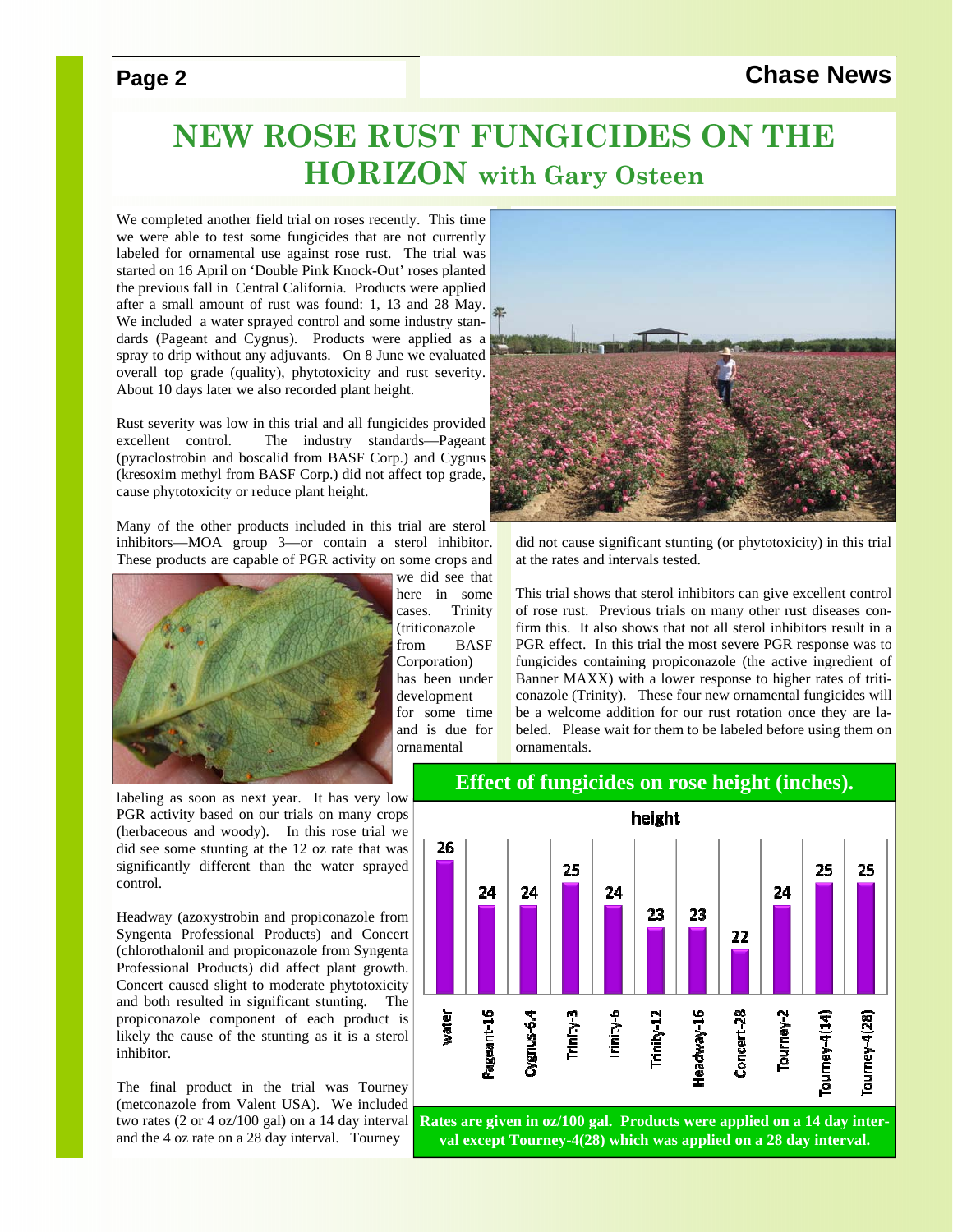### **Page 3** Chase News

## **PYTHIUM SPECIES AFFECTS FUNGICIDE EFFICACY**

 We have been testing several *Pythium*  species that can cause damping-off on Celosia. I reported on our first trial in the May issue of Chase News and now am reporting on two additional trials we just completed.

We have settled on three isolates of *Pythium*: *P. ultimum, P. irregulare*  (originally from geranium and resistant to Subdue MAXX) and *P. irregulare* (originally from *Hypoestes.*) As with the previous test, we weigh the celosia seed, plant it and wait about 1 week for germination. Then we apply the test fungicides preventatively and follow the next day with the inoculation.

The first trial evaluated Subdue MAXX (0.5 oz/100 gal), FenStop (7  $oz/100$  gal), Adorn  $(1 oz/100 gal)$  and Segway (1.5 oz/100 gal). Products were applied a single time on 22 April

and final seedling count was made about a month later on 18 May.

The *Pythium irregulare* originally from geranium did not affect stand count (purple bars). The stand counts showed that Subdue MAXX did not control the *P. irregulare* from *Hypoestes* (green bars) but did provide good control of the *P. ultimum* (red bars). In contrast both FenStop and Segway provided control of both *P. irregulare* and *P. ultimum*. Adorn provided some control of *P. ultimum*  (red bars) but none for the *P. irregulare* from *Hypoestes* (green bars).



The second trial was performed with several strobilurin fungicides: Heritage (0.9 oz/100 gal), Disarm O (0.6 oz/100 gal), Compass O (0.5 oz/100 gal) and Insignia (8 oz/100 gal). Rates were chosen based on labels for these products. In this trial fungicides were applied a single time on 29 April.

Stand count was once again unaffected by inoculation with *P. irregulare* originally from geranium. One month after treatment, the highest stand counts were found on plants treated with Insignia regardless of inoculation. Heritage did not give significant control of *P. ultimum* or the *P. irregulare* (from *Hypoestes)*  in this trial. Disarm O gave control of the *P. ultimum* but not the *P. irregulare*  from *Hypoestes.* Compass O was similar but did have better control of the *Hypoestes* (green bar). Insignia gave the best control of Pythium damping-off in this trial and was significantly better than even the noninoculated controls.





The use rates for these strobilurins are not based on active ingredient amount. Insignia has only 20% ai while Heritage, Compass O and Disarm O are each 50% ai. It is important to remember that none of these products is currently labeled for drench treatment of Pythium root rot.

The control achieved with a single pre-inoculation treatment of these fungicides lasted one month. The best overall products for Pythium damping-off appears to be FenStop and Segway based on these trials. We are conducting additional trials using this Celosia system for IR-4 with some experimental products and will report the results when ready.

**Trial 1—Effect of fungicides and Pythium species on stand count for Celosia (***Pythium/Phytophthora* **fungicides).**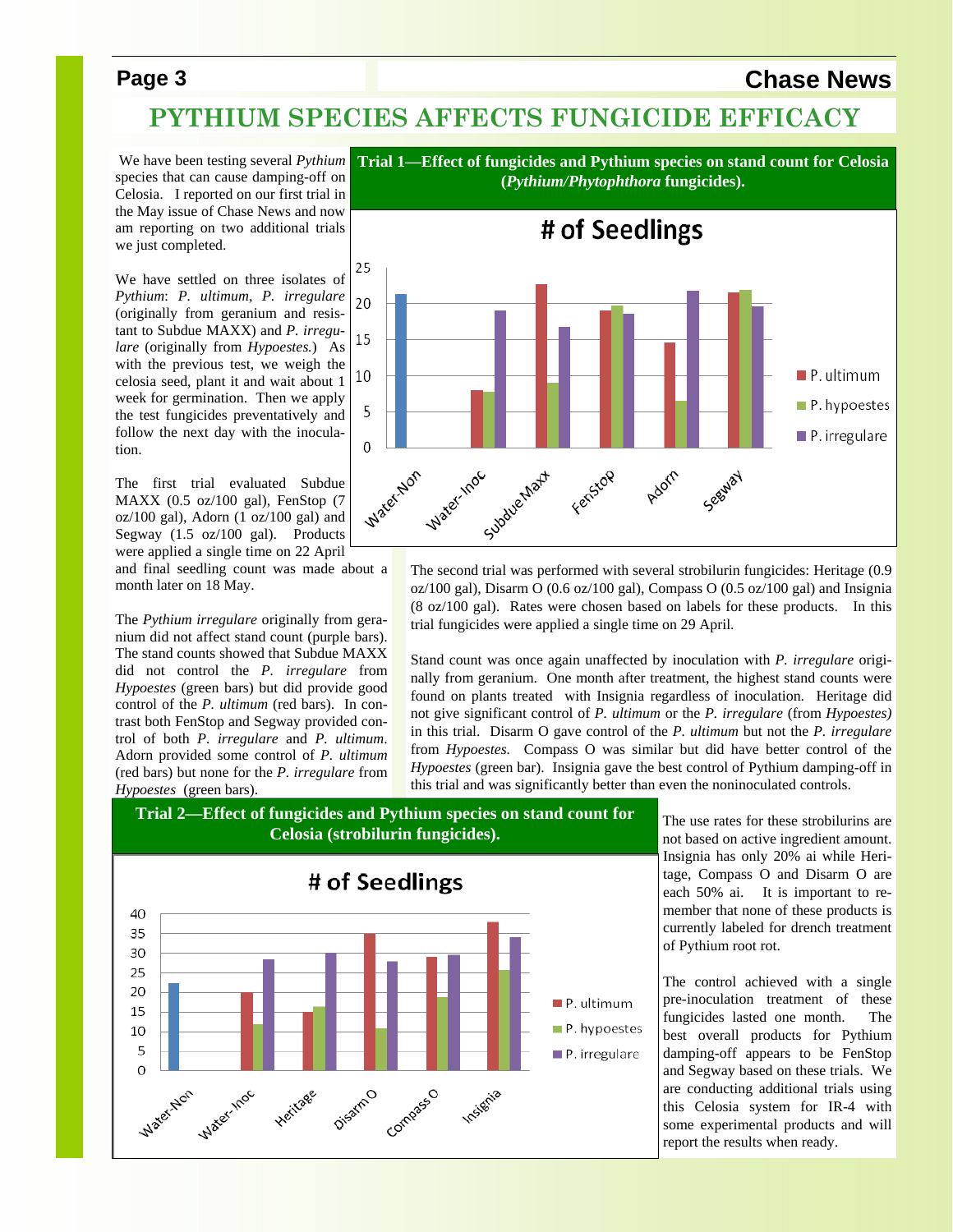## **Page 4** Chase News

# **BACTERICIDE UPDATE**

We have been doing a series of trials on some new bactericides on orchids, geranium, Mandevilla, lavender and poinsettia.

The most recent trial was performed on geraniums with Xanthomonas leaf spot. *Pelargonium x hortorum* 'Elanos TM



Bright Red' were established in 4 inch pots containing Fafard Mix 2B and top dressed with **Osmocote** Plus 15-9-12 in March 2010. Plants were treated with the bactericides twice on a 7

day interval with the first application made on 24 May. They were inoculated 2 days later

with *Xanthomonas campestris* pv. *pelargonii*. They were placed under intermittent mist for the rest of the trial. On 7 June disease severity was recorded.

Phyton 27 (25 oz/100 gal) gave moderate control alone that was slightly reduced when X3 was added (both at 25 oz/100 gal). The SAR products (systemic acquired resistance) caused slight marginal burning and did not provide significant



**Control of Xanthomonas leaf spot on geranium with experimental bactericides. Disease was rated from 1 (no dis-**

and Dr. David Norman at the University of<br>Florida. They Florida. include a wide range of products from the biological (Cease and Taegro) to bioderived (Citrex and Regalia) and a few that are SAR (systemic acquired resistance) including Actigard and Rezist. In all trials the newer "bactericides"

**Summary of some trials on new bactericides for ornamentals (includes some IR-4 trials and some conducted by Dr. David Norman at the U of Florida)** 

| Actigard    | good to excellent—phytotoxicity is a concern         |  |  |
|-------------|------------------------------------------------------|--|--|
|             | very good Erwinia—excellent in Xanthomonas           |  |  |
| Agri-Mycin  | (Norman)                                             |  |  |
| Camelot     | very good                                            |  |  |
| Cease       | some                                                 |  |  |
| Cg100       | very good Pseudomonas                                |  |  |
| Citrex      | none to very good                                    |  |  |
| CuPro       | very good to excellent                               |  |  |
| HM-0736     | some                                                 |  |  |
| Kasugamycin | none to excellent—phytotoxicity is a concern         |  |  |
| Kleengrow   | excellent on Erwinia                                 |  |  |
| Physpe      | some to good Erwinia                                 |  |  |
| Phyton 27   | good to excellent                                    |  |  |
| Protect T&O | very good on Pseudomonas—excellent (Norman)          |  |  |
| Regalia SC  | some to very good                                    |  |  |
| ReZist      | good to excellent                                    |  |  |
| SP 2015     | none to excellent (generally very good to excellent) |  |  |
| Taegro      | none to excellent (50% of the trials=none)           |  |  |

disease control. The experimental bactericide gave slightly better control when used at 128 oz/100 gal than when used at 64 oz. Finally, Camelot at 48 oz/100 gal. provided control equal to Phyton 27.

The table above is a summary of some trials that have been performed by us were compared to traditional products such as those containing copper (like Camelot, CuPro and Phyton or antibiotics (Agri-Mycin). The results have not been consistent in some cases but many of the newer products do show promise. I put the pathogen tested when only one or two trials were available for comparison. The future of bactericides for ornamentals looks good.

### **Some bacterial samples from our lab since January 2010.**

*Rhodococcus*

(*Corynebacterium*) on sweet potato vine

- *Erwinia* soft rot on dahlia • Fireblight on pear
- *Xanthomonas* on Petraeovitex, Manzanita, verbena, lavender, peony, impatiens and geranium
	- *Pseudomonas* on tomato, Penstemon, impatiens and mandevilla
- *Agrobacterium* on blueberry, rose and solidago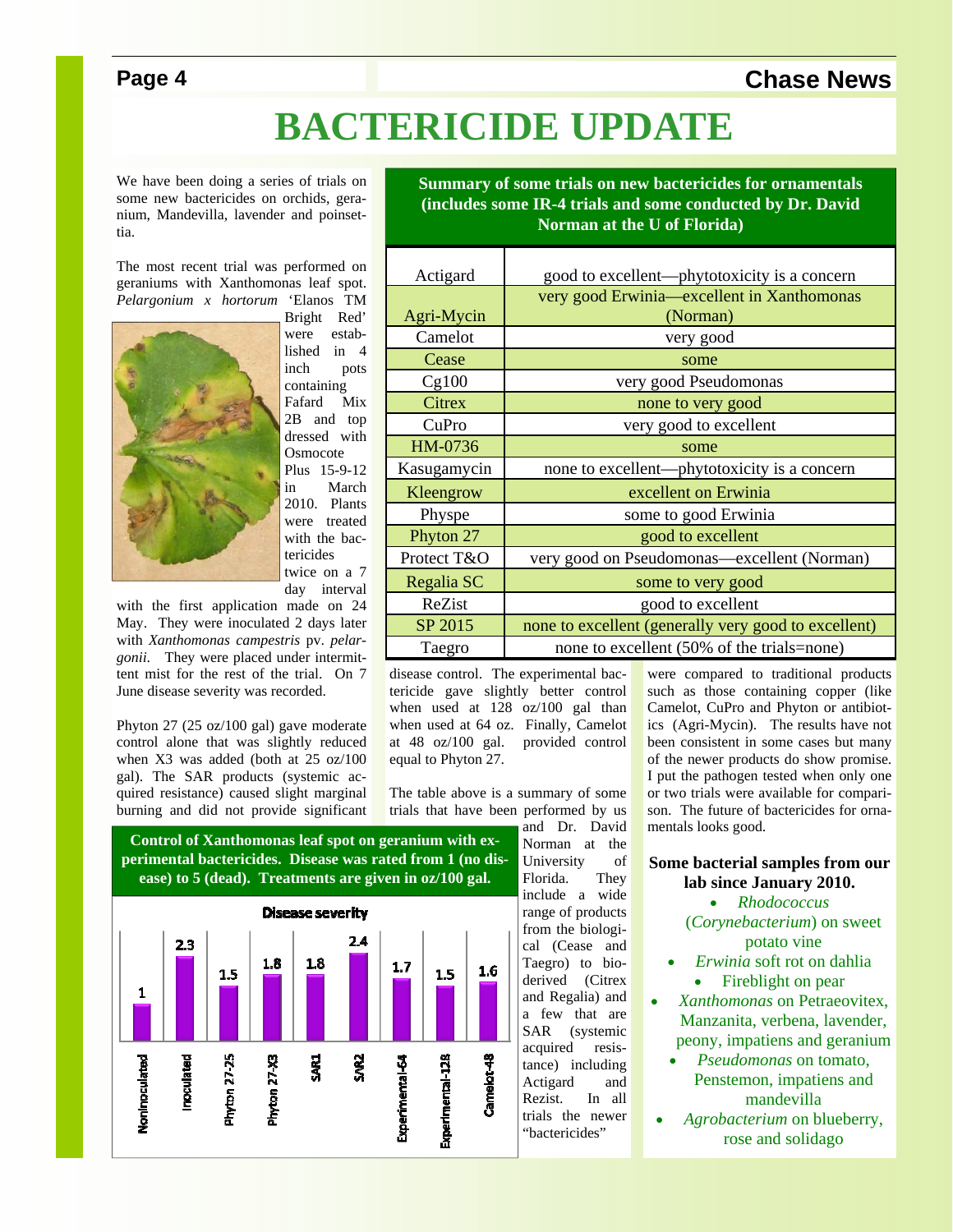## **Page 5** Chase News

# **RESEARCH REVIEW—ALTERNARIA**

### **ALTERNARIA LEAF SPOT CONTROL ON IMPATIENS**—

We often use Impatiens to test new products for control of Alternaria leaf spot. Our most recent trial was started on 10 March when plugs of 'Accent Violet' were planted in 3.5 inch pots containing Fafard Mix 2B and top-dressed with Osmocote Plus 15-9-12. The fungicide applications were started on 13 May. Some of the treatments were applied a second time about a week later and plants were inoculated 4 days after the first application. We do our trials with intermittent mist to promote the disease. The table below shows the exact products tested as well as their rates.

The experimental strobilurin proved to be phytotoxic to the Impatiens, causing marginal burning that was worse as rate increased. Other treatments were safe in this trial at the rates tested. The other experimental 2 was safe on the plants as were Heritage and Camelot.

Leaf spot control was significant for all



fungicides but best for the Camelot treatment applied weekly. It was almost as good when applied once only as were the two Heritage treatments and experimental 2. The experimental strobilurin was less effective but did give significant control of Alternaria leaf spot on the impatiens in this trial. It is good to know new fungicides are under development for leaf spot diseases such as *Alternaria*.

**ALTERNARIA LEAF SPOT ON MARIGOLD—**Hagan, Akridge and Bowen published their research on use of fungicides for control of Alternaria leaf spot on marigold in the landscape. This disease is very common on marigolds and is caused by *Alternaria tagetica*. Their tests employed both American marigold (*Tagetes erecta* 'Discovery Yellow') and French dwarf marigold (*T. patula* 



'Little Hero'). They tested three rates of Heritage 50WG compared to Hoist 40W and Daconil Weather Stik 6F. Trials were conducted in southwest Alabama each summer from 2001 until 2004.

They found that Hoist (8 oz/100 gal) did not provide control of Alternaria leaf spot in their trials but that Daconil Weather Stik (1.5 pint/100 gal) did give good control when used weekly but did not give control when applied every 2 weeks. Heritage provided very good control when applied at 2 or 4 oz/100 gal on a 3 week interval. The researchers found that when disease pressure was light to moderate a monthly interval was effective.

For a complete report see: Journal of Environmental Horticulture 28(2):81- 84.

**NOTE—We have found good to excellent control of some Alternaria leaf spots with Hoist.** 

### **Efficacy of fungicides on Alternaria leaf spot on Impatiens**

| <b>Treatment</b>                | Rate/100 gal.   | # leaves with<br>marginal<br>burns/plant<br>$5 - 21 - 10$ | # spots/plant<br>$5 - 27 - 10$ |
|---------------------------------|-----------------|-----------------------------------------------------------|--------------------------------|
| <b>Water noninoculated</b>      |                 | 0.0a                                                      | 0.1a                           |
| Water inoculated                |                 | 0.2a                                                      | 58.3 d                         |
| Heritage                        | 4 oz 7 days     | 0.0a                                                      | $3.7$ ab                       |
| Heritage                        | 4 oz once       | 0.1a                                                      | $4.2$ ab                       |
| Experimental strobilurin        | 2 oz 7 days     | 2.5 <sub>b</sub>                                          | 14.8 bc                        |
| Experimental strobilurin        | 4 oz 7 days     | 3.4c                                                      | 15.3 <sub>bc</sub>             |
| <b>Experimental strobilurin</b> | 5 oz once       | 3.0 <sub>bc</sub>                                         | 22.5c                          |
| Experimental 2                  | 64 oz 7 days    | 0.0a                                                      | $9.3$ ab                       |
| <b>Experimental 2</b>           | $128$ oz 7 days | 0.0a                                                      | $7.5$ ab                       |
| Camelot                         | 48 oz 7 days    | 0.3a                                                      | 1.6a                           |
| Camelot                         | 48 oz once      | 0.0a                                                      | $4.0$ ab                       |

**Numbers in the same column followed by the same letter are not statistically different (Student-Newman-Keuls Method).**